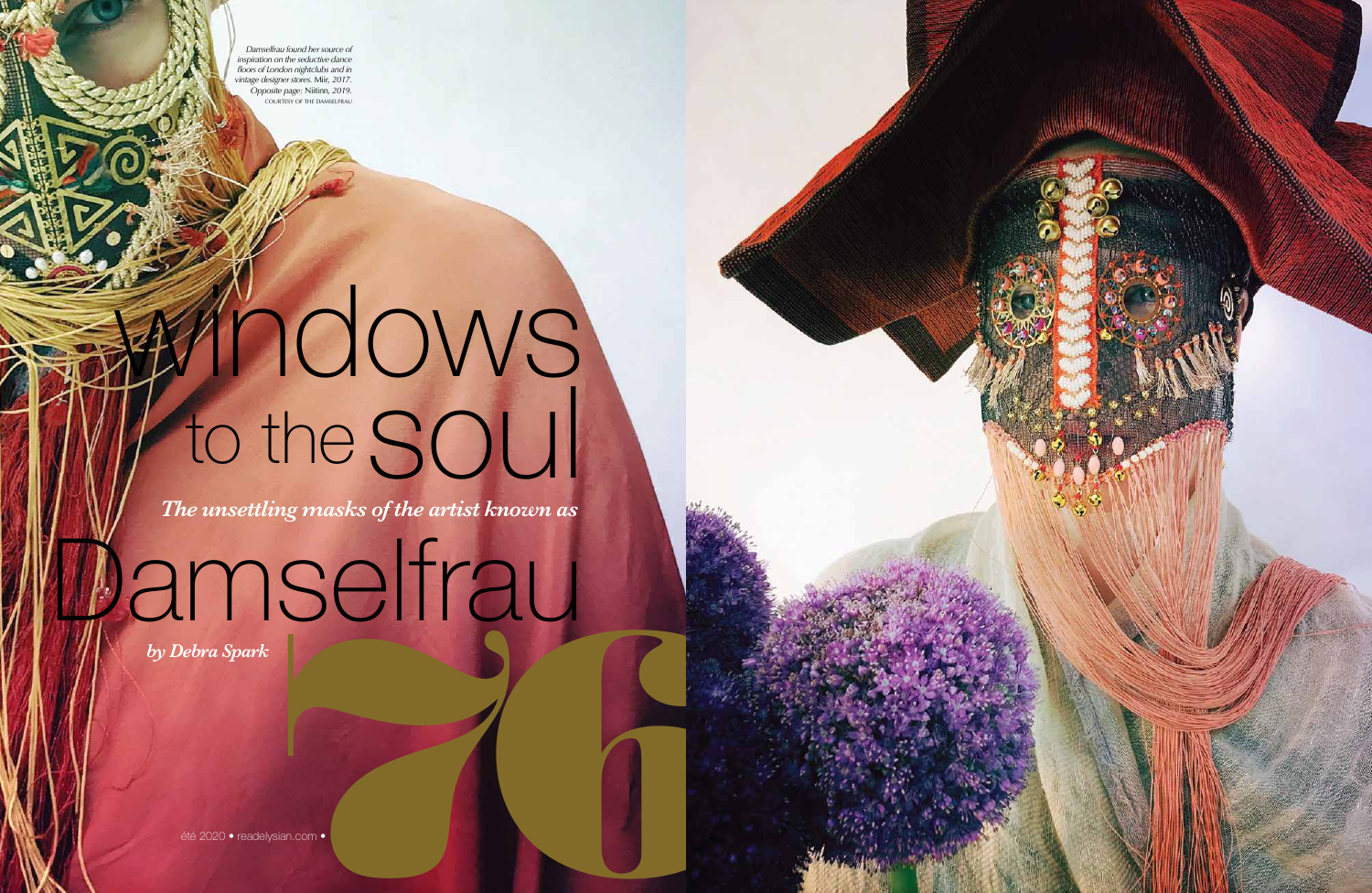

agnhild Kennedy's elaborate masks are deeply unsettling yet exhilarating: wholly unusual, wildly imaginative, and vividly colored. They seem to combine elements of high fashion (with its joyous embrace of extremes), burka- or veil-like head coverings (with their power to efface women), or tribal masks (with their spiritual force). And, yet, Kennedy says, "I'm not particularly inspired by burkas or anything like that. Not inspired by masks, either. I just work on a piece of cloth that has an identity you can choose to put on your face." and the state of the state of the state of the state of the state of the state of the state of the state of the state of the state of the state of the state of the state of the state of the state of the state of the state scaling the scaling or scaling to collect the scaling scaling scaling scaling interactions of a texture of the scaling forms for a texture of the scaling scaling the scaling or scaling interactions for a text of the scali

Instead, the idea developed after she moved from Oslo to London and started clubbing. She had wanted to leave Norway since her teens. Back then, images in a 1994 issue of the British cultural monthly *The Face Magazine* made her choose London as her eventual destination. Unintentionality was there from the start. Which is only to say the Norwegian Kennedy didn't plan to make masks-as-art objects. Clearly, great things were happening in the city, and she wanted to be a part of it. Thirteen years later, she made the move.

In her early London days, Kennedy made outfits for clubbing. While out, she observed other do-it-yourself efforts: "What someone could whip up from some egg cartons, tape, and paint was impressive, making something out of material that you wouldn't expect in the context of the fashion clubbing experience."

Though nights found her at places like BoomBox or Ponystep, she worked days at a small vintage designer shop in Islington, learning about the collection and sewing during slow hours. Back home, she'd watch YouTube videos to learn stitching techniques.

Self-training was in her DNA, in a sense. Though she never attended art school, Kennedy's father is a sculptor, and her mother is a painter. Her family was always making art. "We looked a lot. They taught me how to tune my eye," she says.

Kennedy's medium solidified in 2007 after she made some masks for a New Year's Eve party. She remembers those first efforts as "classical lace, 'sexy time' types. Far removed from what I do now."

At present, she considers the mask as a "space" for working with materials that interest her, especially items with a history. "I've used everything from old dish rags and plastic bags to 100-year-old Geisha hairpieces and antique Victorian bodices that a friend of mine used to wear to raves in the '90s," she says.

Friends bring her treasures like "doilies, old twine they found on the road, necklaces from street vendors, dry twigs. A lady up in the North of Norway was reminded of some local fish by one of my masks, so she tanned fish skin in her kitchen and sent it to me in the post. I try not to use materials from animals, but this was the most beautiful and considerate gift."



ennedy's professional name is Damselfrau, a word that was originally her Skype handle but came to be aligned with the mask project. "The name has a duality in the same way the masks do," she explains. "The name that masks itself. Unmarried and married woman. To me, it has come to mean something like married to oneself."

Damselfrau often begins her projects by searching through her rummage boxes, which are full of tactile, brightly hued materials like pom-poms, tassels, fringe, sequins, broken jewelry, and ribbons. Then, she says, "I make a sketch with materials on a mannequin head and start sewing from there. Easy."

The results are lavishly decorated. In one green mask, a feminized face is covered with what appear to be red beads, gold leaves, and old jewelry, and then the face is augmented with multi-colored strings that hang down from the cheeks in the manner of a curious beard

été 2020 • readelysian.com •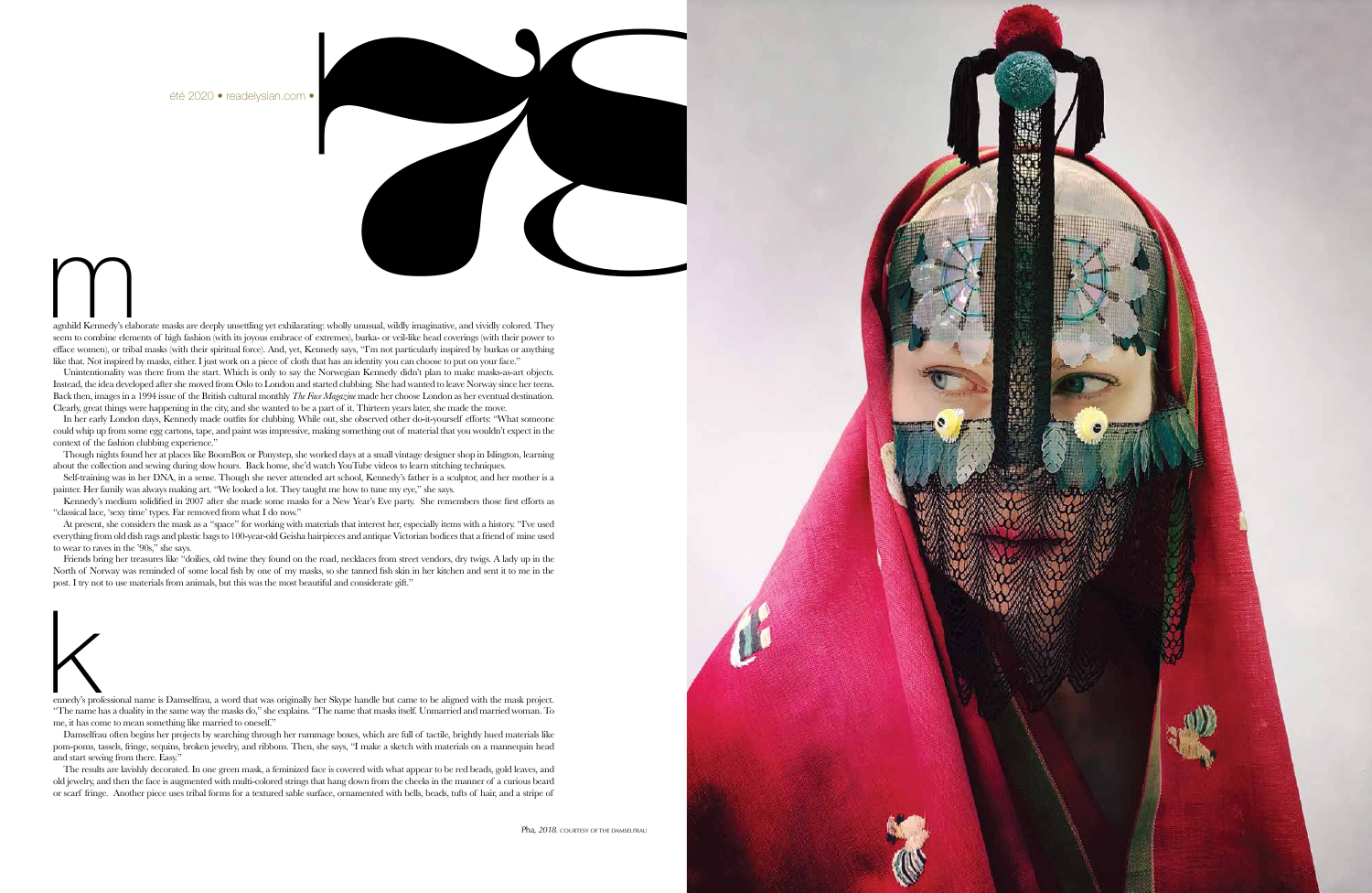708 • Péter 2020 • Péter 2020 • Péter 2020 • Péter 2020 • Péter 2020 • 2020 • 10 ° été 2020 • été 2020 • 81 • été 2020 • 81 • été 2020 • 10 ° été 2020 • 10 ° été 2020 • 10 ° été 2020 • 10 ° été 2020 • 10 ° été 2020 • 81 • *The masks of Damselfrau as works of high art on display in the* Damselfrau lll *exhibition held at Dalston Pier in London, 2017. Presented in a vacuumed gallery space, Damselfrau's masks take on an added dimension without their human wearers.* PHOTOGRAPH BY ALEX CHRISTIE

 $\sum_{i=1}^n$ 

**Burght** 

Î

is.

80• été 2020 • readelysian.com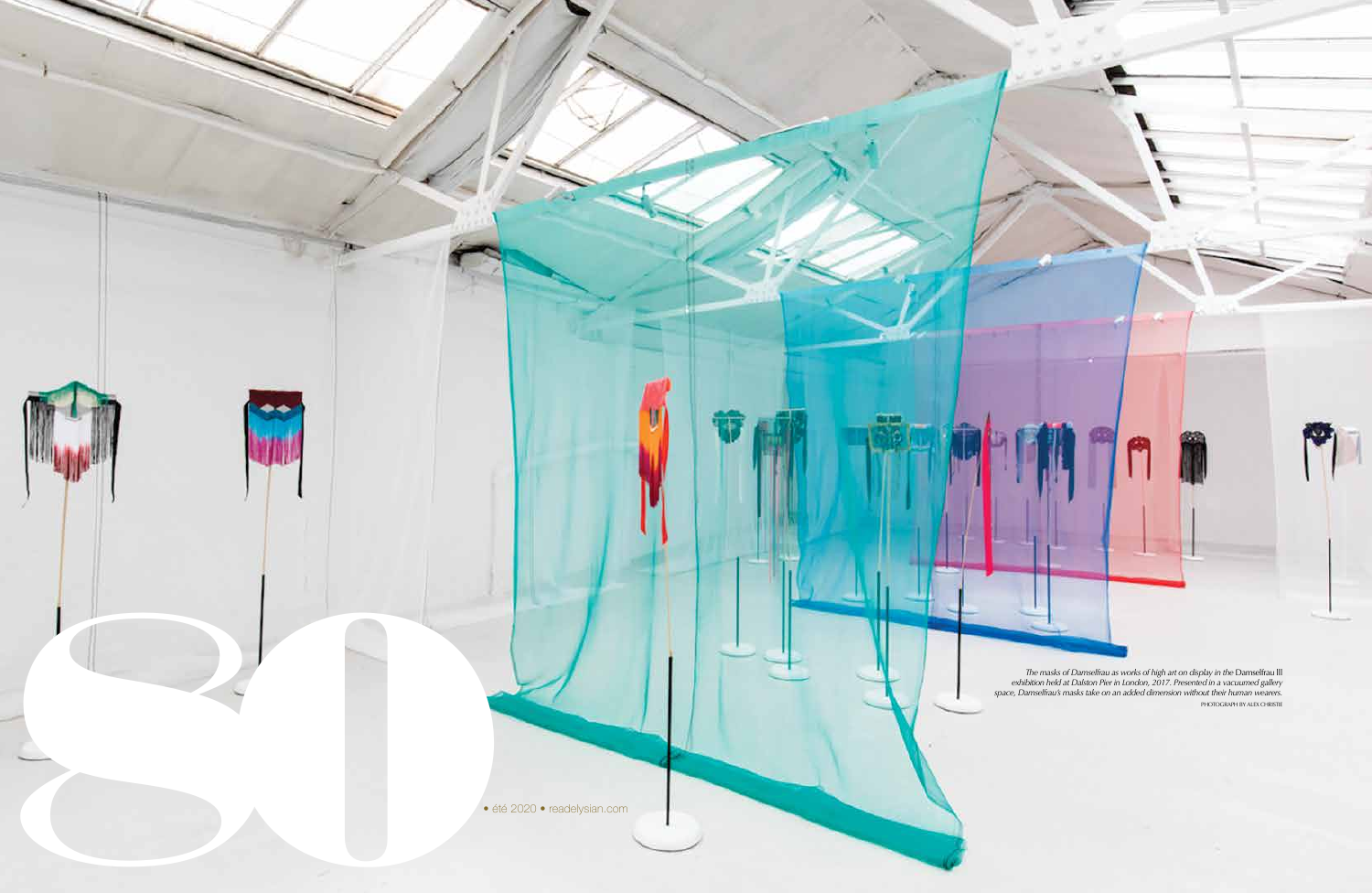

The name has a duality in the same way the masks do," she explains. "The name that masks itself. Unmarried and married woman. To me, it has come to mean something like married to one self. *"*



Ventua*, 2018.* COURTESY OF THE DAMSELFRAU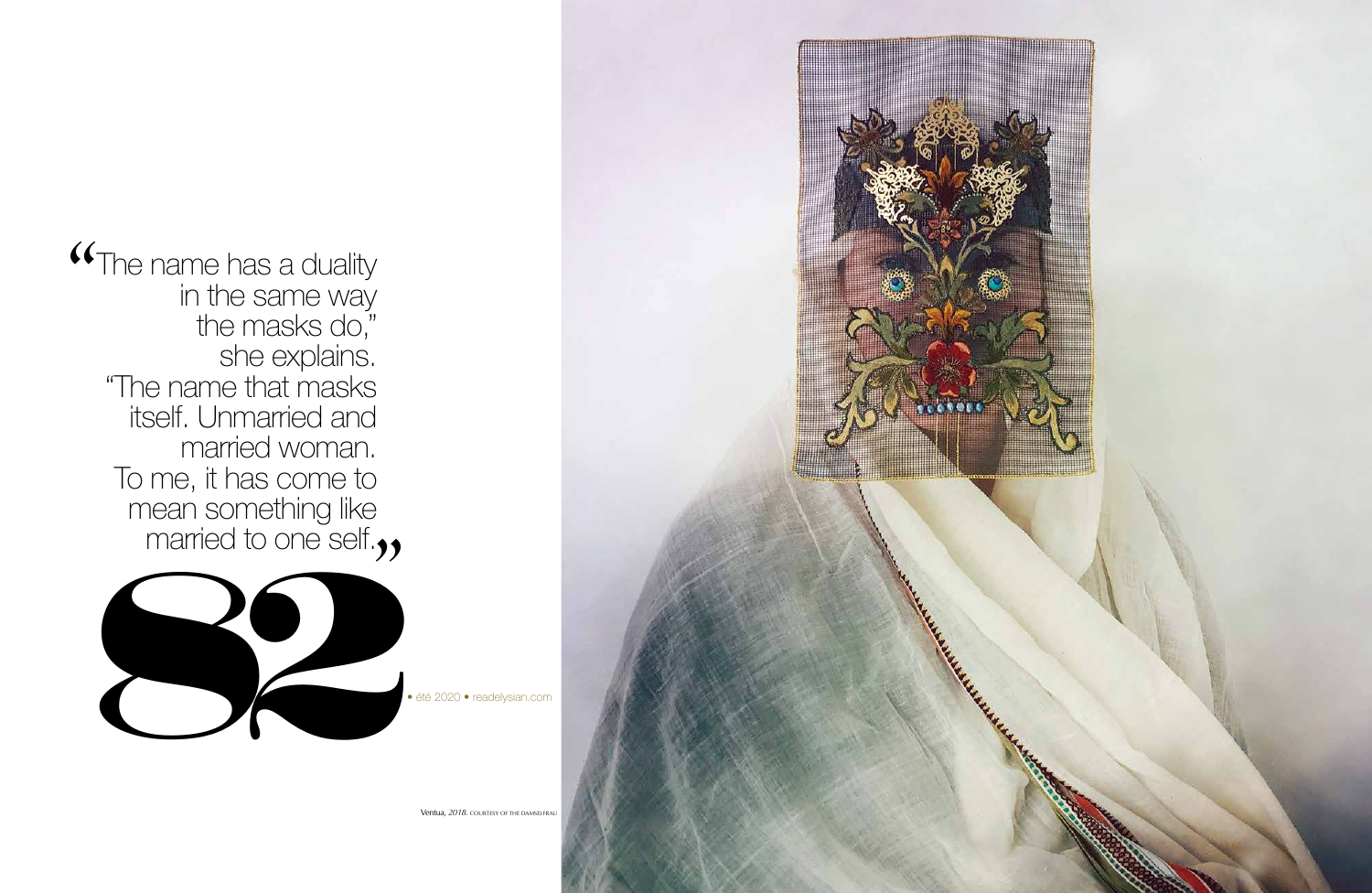fabric with hearts over the nose. Still another has strings of pearls looping down in front of a semi-translucent white veil that is topped by something like bunny ears or butterfly wings, themselves covered with more pearl-like beads and tufts of red and pink material.

Though Damselfrau is not particularly interested in masks per se, she is very interested in her materials. "They evoke strong emotions in me," she says. And, then, "The materials come together in this space between wearer and viewer. Everyone projects their experience on it, and that is the space where the mask lives."

To keep that relationship pure, Damselfrau doesn't particularly like to say *who* wears her masks, though some very famous people (Beyoncé, Mø) *have* worn her masks in their music videos. That's public knowledge. But, otherwise, Damselfrau purposefully doesn't name customers, as she doesn't want the work overly connected with a particular individual. Nor does she want to label the masks or explain them for others, beyond saying that "the surface is my work environment and where I play best. I decorate a surface. It's really very easy and uncomplicated for me, and it's important for me to keep it that way to maintain interest in the work."

That said, she allows, "People often make better sense of what I do than I can. People see with the information that they have, and what they choose to see is none of my business."

mask. When she is through with a piece, she shoots an iPhone image of herself wearing the item. This photo includes the mask and some piece of cloth—an antique sari, old French tablecloth, or bed linen—that drapes and hides her body. Once she has posted the photo online—the general public can see the results on Instagram—she has finished her piece. Or as she says, "From there, the masks make their own way and do their own communication. They don't need me anymore then, and that's a relief." ■



*Editor's Note:* Readers can find Damselfrau's work on Facebook, and at Instagram @damselfrau, damselfraublogspot.co.uk, and damselfrau.com. She also shares her inspiration at Instagram @puttingcase.